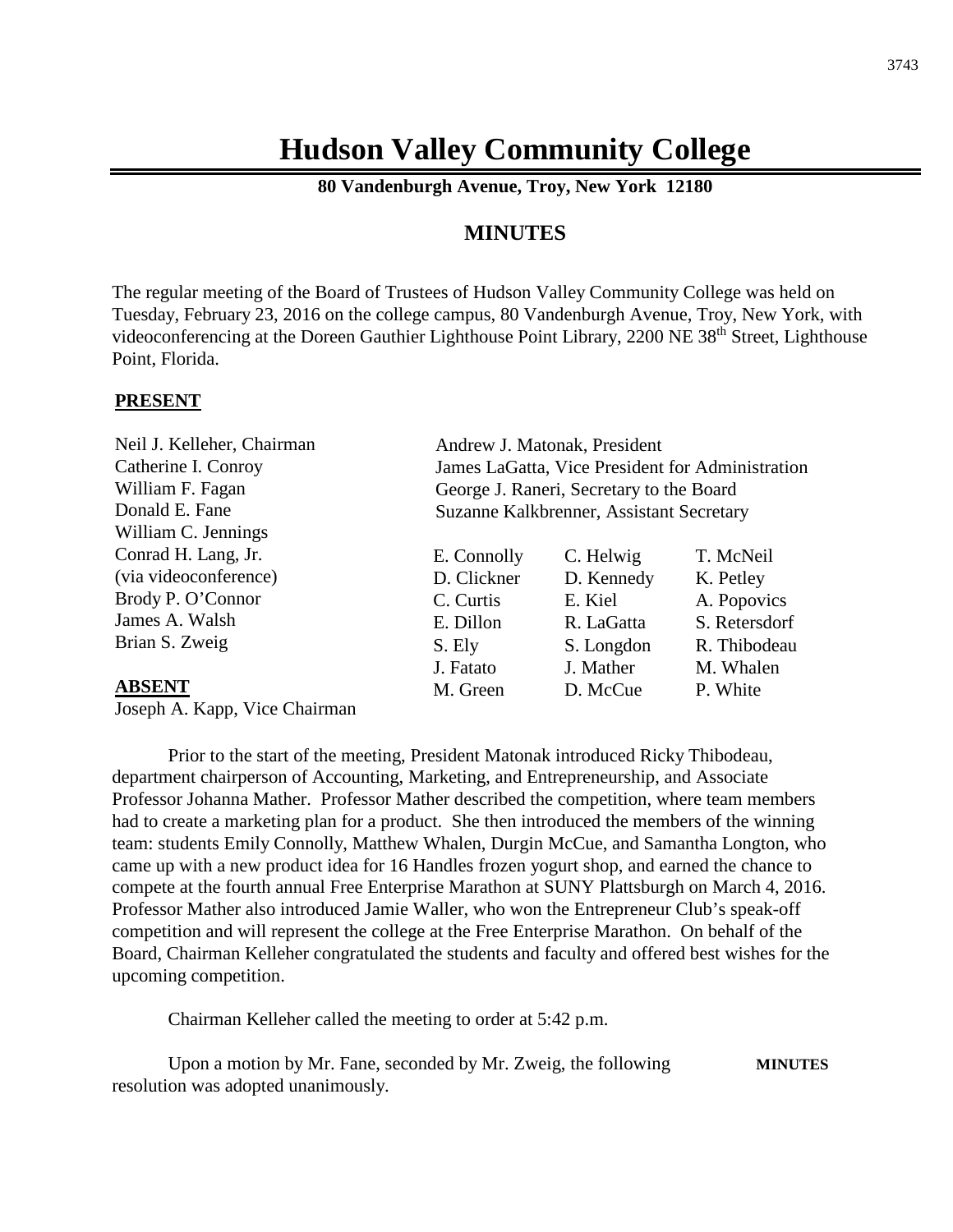**Resolved**, that the minutes of the regular meeting of the Board of Trustees held on January 26, 2016, be, and hereby are, approved.

Chairman Kelleher called for a motion to amend the agenda. Upon a motion by Dr. Jennings, seconded by Mr. Walsh, the board voted unanimously to accept the agenda as amended.

Upon a motion by Ms. Conroy, seconded by Mr. Fagan, the **SUPPORT FOR BASE** following resolution was adopted unanimously. **AID INCREASE FOR**

**Resolved**, that the request for approval of a resolution in support for base **COLLEGES** increase for the State University of New York's community colleges, be, and is, approved. The resolution shall read as follows:

**SUNY COMMUNITY**

## **SUPPORT FOR BASE AID INCREASE FOR THE STATE UNIVERSITY OF NEW YORK'S COMMUNITY COLLEGES**

**WHEREAS,** Chancellor Zimpher of the State University of New York, with the support of the State University of New York Board of Trustees, has launched an advocacy plan across the State to "Stand Up for SUNY," and

**WHEREAS,** included in this "Stand up for SUNY" initiative, is a request to increase base aid support for our community colleges in 2016-2017 by \$285/FTE, and

**WHEREAS,** the SUNY Board of Trustees, CUNY and SUNY Presidents' Associations, Community College Trustees Association, SUNY Faculty Council, and others have expressed their support for this advocacy plan, and

**WHEREAS,** recent base aid increases have not kept pace with ongoing increased costs of Hudson Valley Community College's basic operations in spite of substantial staff and other operational reductions in recent years, and

**WHEREAS,** State support for community college operating budgets, currently at approximately 25 percent for Hudson Valley Community College, is far below 1/3 of our operating costs or 40 percent for those with full opportunity access that all SUNY community colleges have embraced for decades (see Education Law Article 26, Section 6304), and

**WHEREAS,** we recognize that Hudson Valley Community College is a vital part of the overall economic and workforce development of our communities, and

**WHEREAS,** our ability to continue to attract and grow business in our community is dependent on an educated and qualified workforce which is provided in large part by the services of Hudson Valley Community College, and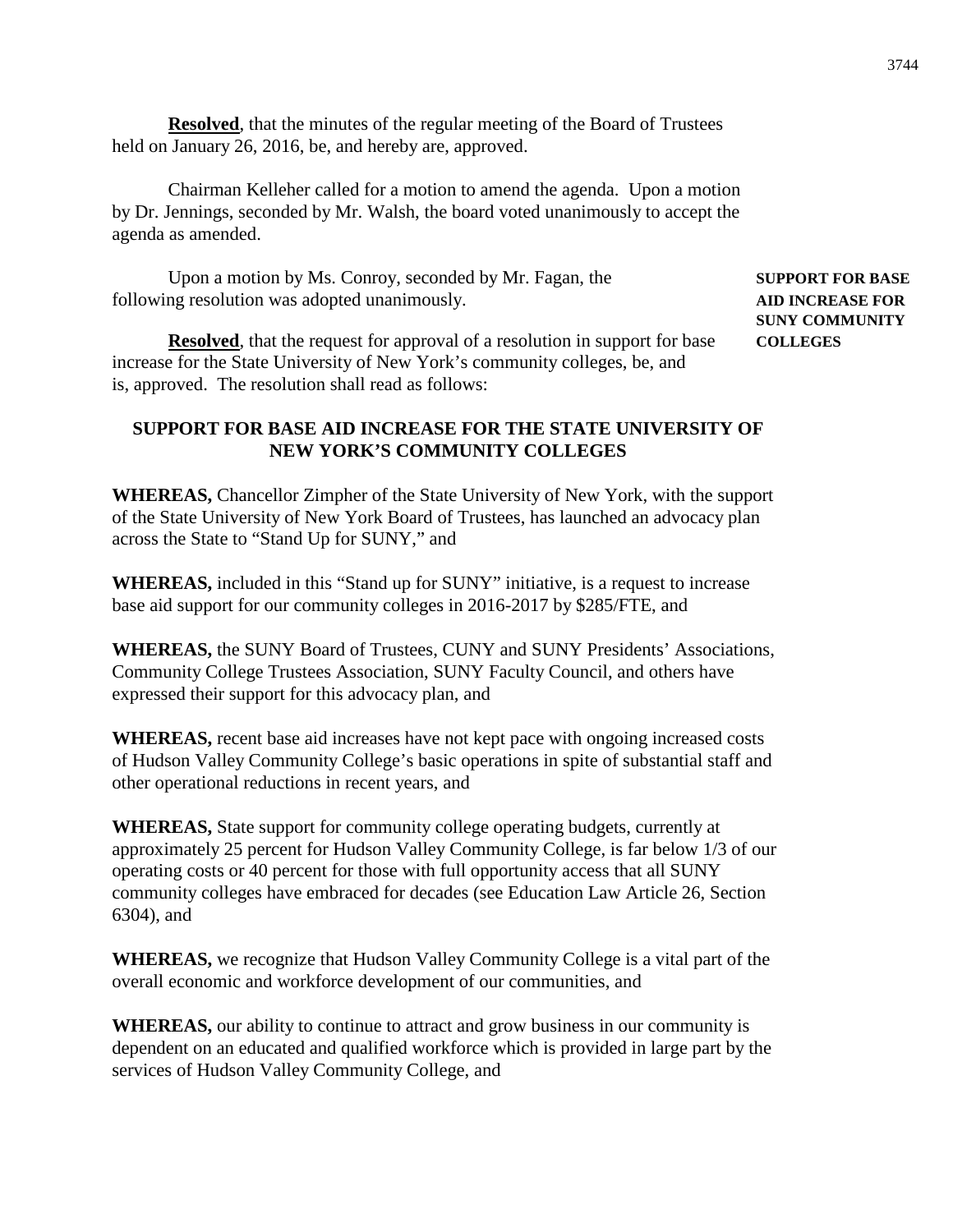**WHEREAS,** all these circumstances for our SUNY community colleges and their respective county sponsors are similar throughout the SUNY system, now therefore be it

**RESOLVED,** for all of these reasons, the Hudson Valley Community College Board of Trustees requests the New York State Legislature and Governor Cuomo support a \$285/FTE base aid increase for SUNY's community colleges.

| <b>INFORMATION ITEMS</b><br>The following information items were noted: |                                                                                                                                                   |             | <b>INFORMATION</b><br><b>ITEMS</b> |
|-------------------------------------------------------------------------|---------------------------------------------------------------------------------------------------------------------------------------------------|-------------|------------------------------------|
|                                                                         | A. FULL-TIME NON-TEACHING PROFESSIONALS                                                                                                           |             |                                    |
|                                                                         | 1. E.O.C.<br>Victoria Moran, Assistant to the Coordinator,<br>EOC Instructional Services,<br>f/t appt., eff. $2/12/16$ or thereafter              | \$35,000/yr |                                    |
|                                                                         | <b>B. PART-TIME FACULTY</b>                                                                                                                       |             |                                    |
| 1.                                                                      | <b>Academic Affairs</b><br>Don Bell, Instructor,<br>Community & Professional Education (non-credit),<br>$p/t$ appt., eff. $2/11/16$ or thereafter | \$25.00/hr  |                                    |
|                                                                         | Sherry Burgos, Instructor,<br>Community & Professional Education (non-credit),<br>$p/t$ appt., eff. $2/11/16$ or thereafter                       | \$25.00/hr  |                                    |
|                                                                         | Robert Generali, Education Specialist,<br>Learning Centers,<br>$p/t$ appt., eff. $1/22/16$ or thereafter                                          | \$33.09/hr  |                                    |
|                                                                         | Mary Frances Millet, Instructor,<br>Community & Professional Education (non-credit),<br>$p/t$ appt., eff. $2/11/16$ or thereafter                 | \$25.00/hr  |                                    |
|                                                                         | Daniel Shepard, Education Specialist,<br>Learning Centers,<br>$p/t$ appt., eff. $1/22/16$ or thereafter                                           | \$33.09/hr  |                                    |
|                                                                         | Carey Taylor-Noble, Instructor,<br>Community & Professional Education (non-credit),<br>$p/t$ appt., eff. $2/11/16$ or thereafter                  | \$40.00/hr  |                                    |
| 2.                                                                      | <b>School of Health Sciences</b><br>Peter Sweet, Instructor,<br>Nursing,<br>p/t appt., eff 1/20/16                                                | \$1113/sch  |                                    |
|                                                                         |                                                                                                                                                   |             |                                    |